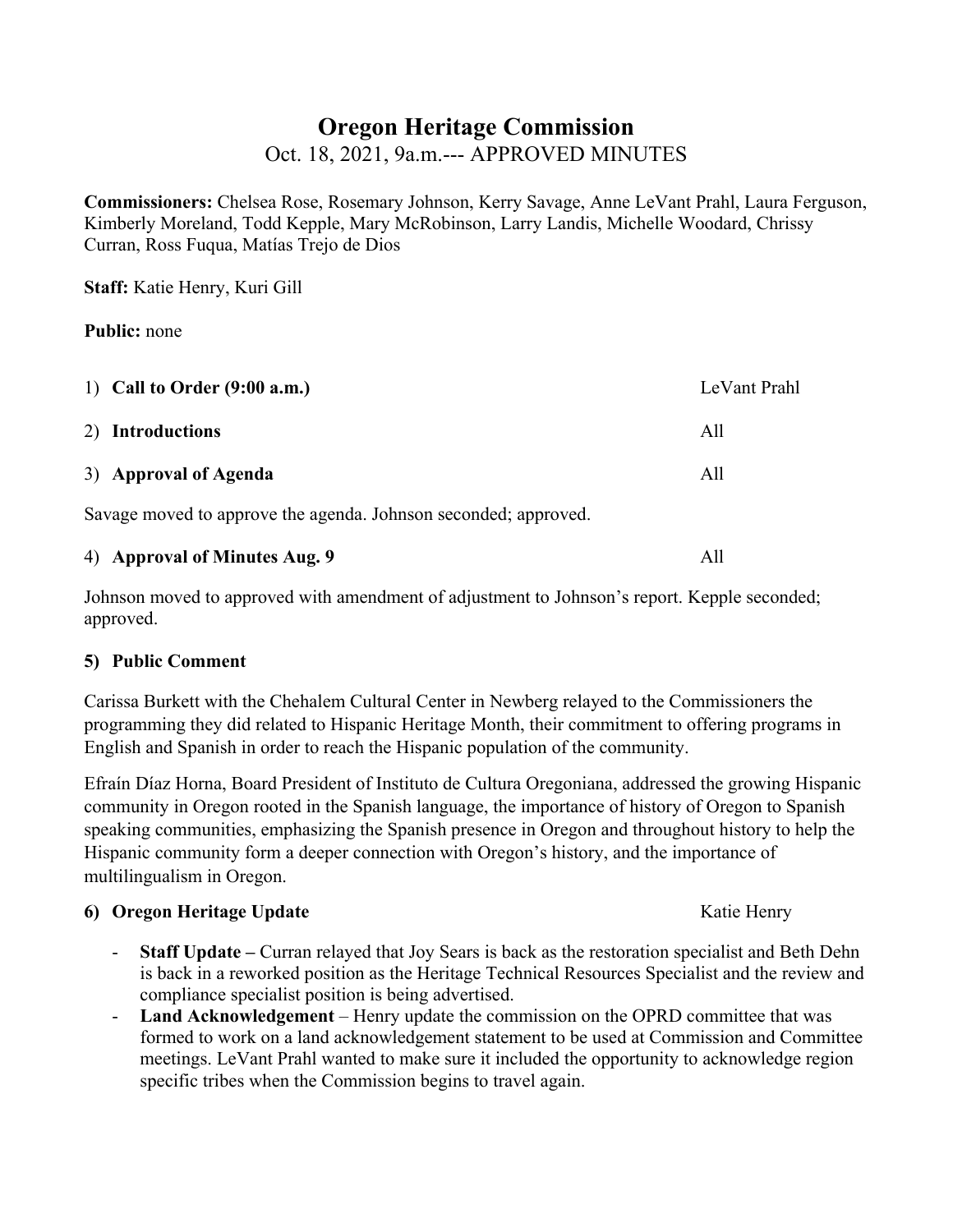- Hybrid Meetings Henry relayed there is an OPRD committee formed to discuss hybrid meetings in the future.
- **Translation** Henry relayed that a conversation has started regarding translation services at OPRD and Gill and Henry
- **Conference Update** Henry discussed the recent Oregon Main Street Conference. There have been 8 conference proposals accepted to the Oregon Heritage Conference. We are planning for in person in Corvallis but will be making a decision on whether to commit or move to virtual in January.
- **MentorCorps** Henry updated the commissioners on the new application process which had 8 requests for MentorCorps.

# **7. Museum Grant Update Kuri Gill**

Gill updated the Commission on the results of the 2020 Oregon Museum Grants which had 10 completed projects and one project that needed to be extended. Normally this is reported on in July but it was pushed back a bit due to COVID for those who received a grant.

Gill also updated the Commission on the results of the 2019 Oregon Heritage Grants with 31 completed and one canceled project.

8. **Disaster Resillience Inventories Rebecca Ziegler** Rebecca Ziegler Ziegler presented on the inventories she did related to the Disaster Resillience Project.

### 9. **Break**

### 10. **Northwest Digital Heritage Update** Nomination Committee

Henry updated the commission on the NWDH project including the need for a communication plan to promote the project. Fuqua discussed the current ingest taking place of about 50,000 new records. Ingests occur on a quarterly basis. Henry asked Commissioners if they knew of procedures related to taking photographs of collections as part of the catalogue process. Ferguson brought up that one of the critical questions is the purpose of the photographs and how that plays into the process.

# 11. **Value of Heritage Toolkit Discussion**

Henry discussed previous tools/studies/messaging that are included in the toolkit, the economic impact study that is in progress, and asked Commissioners what they see as priorities moving forward.

Moreland brought up the need for some type of tool that the African American community in Portland could use to help message to local government the importance of historic preservation to their cultural identity and heritage.

LeVant Prahl suggested mailing the Cultural Value of Heritage Flyer out to heritage organizations. Henry mentioned that may be a cost we could include in future Oregon Cultural Trust grant.

Trejo de Dios brought up the need to convey the value of heritage of the Spanish language and the need to focus on translating the toolkit into Spanish.